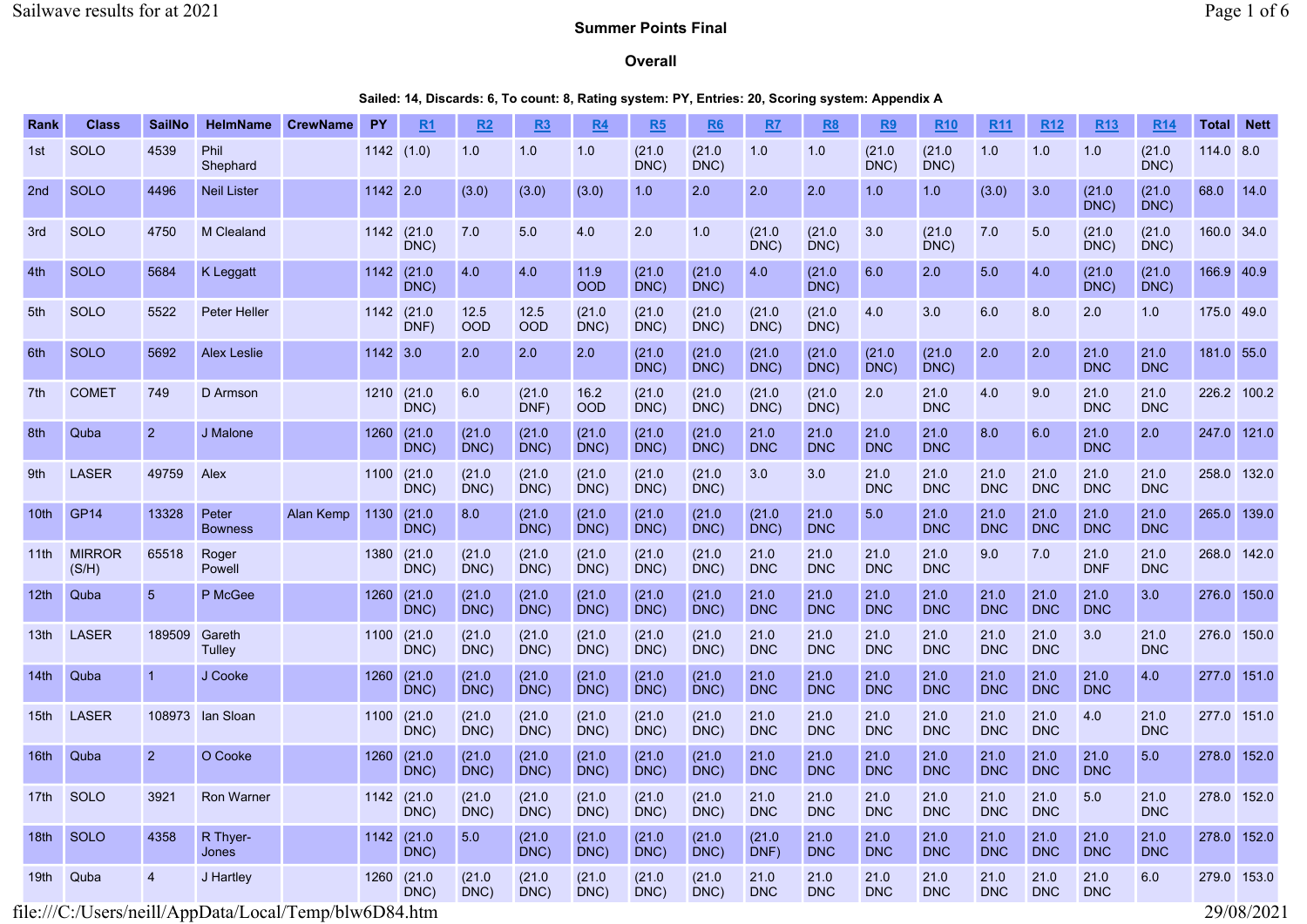20th Quba 3 J Kerby 1260 (21.0

DNC)

DNC)

DNC)

DNC)

DNC

DNC

DNC

DNC

# R1

DNC)

DNC)

DNC

DNC

DNC

#### Start: Start 1, Finishes: Place

| <b>Rank</b>    |             | <b>Class SailNo</b> | <b>HelmName</b>      | <b>CrewName</b> | <b>PY</b> |            | <b>Elapsed Corrected Points</b> |      |
|----------------|-------------|---------------------|----------------------|-----------------|-----------|------------|---------------------------------|------|
|                | SOLO 4539   |                     | <b>Phil Shephard</b> |                 |           | 1142 41.29 | 0.36.20                         | 1.0  |
| $\overline{2}$ | <b>SOLO</b> | 4496                | <b>Neil Lister</b>   |                 |           | 1142 48.24 | 0.42.23                         | 2.0  |
| 3              | SOLO        | 5692                | Alex Leslie          |                 |           | 1142 49.12 | 0.43.05                         | 3.0  |
| $\overline{4}$ | <b>SOLO</b> | 5522                | Peter Heller         |                 | 1142 DNF  |            |                                 | 21.0 |

# R2

#### Start: Start 1, Finishes: Place

|                | Rank | <b>Class</b> | <b>SailNo</b> | <b>HelmName</b>      | <b>CrewName</b> | <b>PY</b> | <b>Elapsed</b> | <b>Corrected</b> | <b>Points</b> |
|----------------|------|--------------|---------------|----------------------|-----------------|-----------|----------------|------------------|---------------|
| 1              |      | <b>SOLO</b>  | 4539          | <b>Phil Shephard</b> |                 | 1142      | 45.21          | 0.39.43          | 1.0           |
| $\overline{2}$ |      | <b>SOLO</b>  | 5692          | <b>Alex Leslie</b>   |                 | 1142      | 46.13          | 0.40.28          | 2.0           |
| 3              |      | <b>SOLO</b>  | 4496          | <b>Neil Lister</b>   |                 | 1142      | 50.10          | 0.43.56          | 3.0           |
| $\overline{4}$ |      | <b>SOLO</b>  | 5684          | K Leggatt            |                 | 1142      | 51.22          | 0.44.59          | 4.0           |
| 5              |      | <b>SOLO</b>  | 4358          | R Thyer-Jones        |                 | 1142      | 53.02          | 0.46.26          | 5.0           |
| 6              |      | <b>COMET</b> | 749           | D Armson             |                 | 1210      | 46.28          | 0.48.00          | 6.0           |
| $\overline{7}$ |      | <b>SOLO</b>  | 4750          | M Clealand           |                 | 1142      | 46.00          | 0.50.21          | 7.0           |
| 8              |      | <b>GP14</b>  | 13328         | <b>Peter Bowness</b> | Alan Kemp       | 1130      | 52.16          | 0.57.49          | 8.0           |
| 9              |      | <b>SOLO</b>  | 5522          | <b>Peter Heller</b>  |                 |           | 1142 OOD       |                  | 12.5          |

R3

### Start: Start 1, Finishes: Place

| <b>Rank</b>           | <b>Class</b> | <b>SailNo</b> | <b>HelmName</b>      | <b>CrewName</b> | <b>PY</b> | <b>Elapsed</b> | <b>Corrected</b> | <b>Points</b> |
|-----------------------|--------------|---------------|----------------------|-----------------|-----------|----------------|------------------|---------------|
| 1                     | <b>SOLO</b>  | 4539          | <b>Phil Shephard</b> |                 |           | 1142 42.17     | 0.37.02          | 1.0           |
| $\overline{2}$        | <b>SOLO</b>  | 5692          | <b>Alex Leslie</b>   |                 | 1142      | 43.02          | 0.37.41          | 2.0           |
| 3                     | <b>SOLO</b>  | 4496          | <b>Neil Lister</b>   |                 | 1142      | 46.51          | 0.41.01          | 3.0           |
| $\overline{4}$        | <b>SOLO</b>  | 5684          | K Leggatt            |                 |           | 1142 47.12     | 0.41.20          | 4.0           |
| 5                     | <b>SOLO</b>  | 4750          | M Clealand           |                 | 1142      | 43.09          | 0.47.14          | 5.0           |
| $\epsilon$<br>_ _ _ _ | 2010         | 5522          | <b>Peter Heller</b>  |                 |           | $1112$ $00$    |                  | 125           |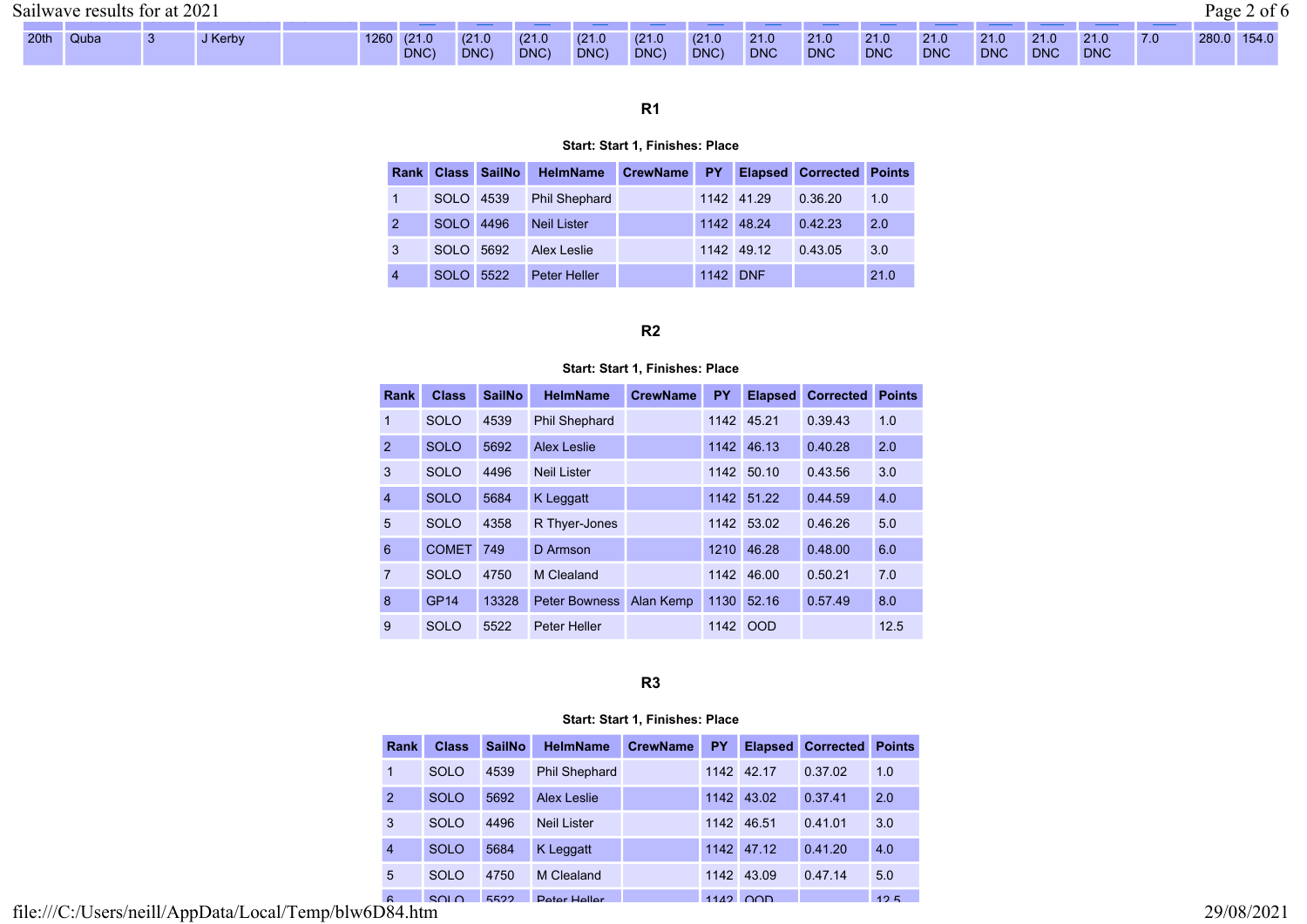| ________ | ------- | -------- | .             | ------------ |         | <b>STATISTICS</b> IN THE STATE | --------- | .        |
|----------|---------|----------|---------------|--------------|---------|--------------------------------|-----------|----------|
| -        | COME    | 749.     | ≀ Armson<br>◡ |              | . Z I U | <b>DNF</b>                     |           | <u>.</u> |

# R4

#### Start: Start 1, Finishes: Place

| Rank           | <b>Class</b> | <b>SailNo</b> | <b>HelmName</b>      | <b>CrewName</b> | <b>PY</b> | <b>Place</b>   | <b>Points</b> |
|----------------|--------------|---------------|----------------------|-----------------|-----------|----------------|---------------|
| 1              | <b>SOLO</b>  | 4539          | <b>Phil Shephard</b> |                 | 1142 1    |                | 1.0           |
| $\overline{2}$ | <b>SOLO</b>  | 5692          | <b>Alex Leslie</b>   |                 | 1142      | $\overline{2}$ | 2.0           |
| 3              | SOLO         | 4496          | <b>Neil Lister</b>   |                 | 1142 3    |                | 3.0           |
| 4              | <b>SOLO</b>  | 4750          | M Clealand           |                 | 1142 4    |                | 4.0           |
| 5              | SOLO         | 5684          | K Leggatt            |                 | 1142      | <b>OOD</b>     | 11.9          |
| 6              | <b>COMET</b> | 749           | D Armson             |                 | 1210      | OOD            | 16.2          |

## R5

## Start: Start 1, Finishes: Place

|  |                | Rank Class SailNo HelmName CrewName PY Place Points |                |     |
|--|----------------|-----------------------------------------------------|----------------|-----|
|  | $SOI$ $O$ 4496 | Neil Lister                                         | $1142 \quad 1$ | 1.0 |
|  |                | SOLO 4750 M Clealand                                | $1142$ 2       | 2.0 |

# R6

#### Start: Start 1, Finishes: Place

|               |  |                       | Rank Class SailNo HelmName CrewName PY Place Points |                |     |
|---------------|--|-----------------------|-----------------------------------------------------|----------------|-----|
|               |  | SOLO 4750 M Clealand  |                                                     | $1142$ 1       | 10  |
| $\mathcal{P}$ |  | SOLO 4496 Neil Lister |                                                     | $1142 \quad 2$ | 2.0 |

## R7

## Start: Start 1, Finishes: Place

| Rank           | <b>Class</b> | <b>SailNo</b> | <b>HelmName</b>      | <b>CrewName</b> | <b>PY</b> |            | <b>Elapsed Corrected Points</b> |     |
|----------------|--------------|---------------|----------------------|-----------------|-----------|------------|---------------------------------|-----|
|                | <b>SOLO</b>  | 4539          | <b>Phil Shephard</b> |                 |           | 1142 28.12 | 0.24.42                         | 1.0 |
| $\overline{2}$ | <b>SOLO</b>  | 4496          | <b>Neil Lister</b>   |                 |           | 1142 28.35 | 0.25.02                         | 2.0 |
| 3              | LASER        | 49759         | Alex                 |                 |           | 1100 28.36 | 0.26.00                         | 3.0 |
| $\overline{4}$ | <b>SOLO</b>  | 5684          | K Leggatt            |                 |           | 1142 32.34 | 0.28.31                         | 4.0 |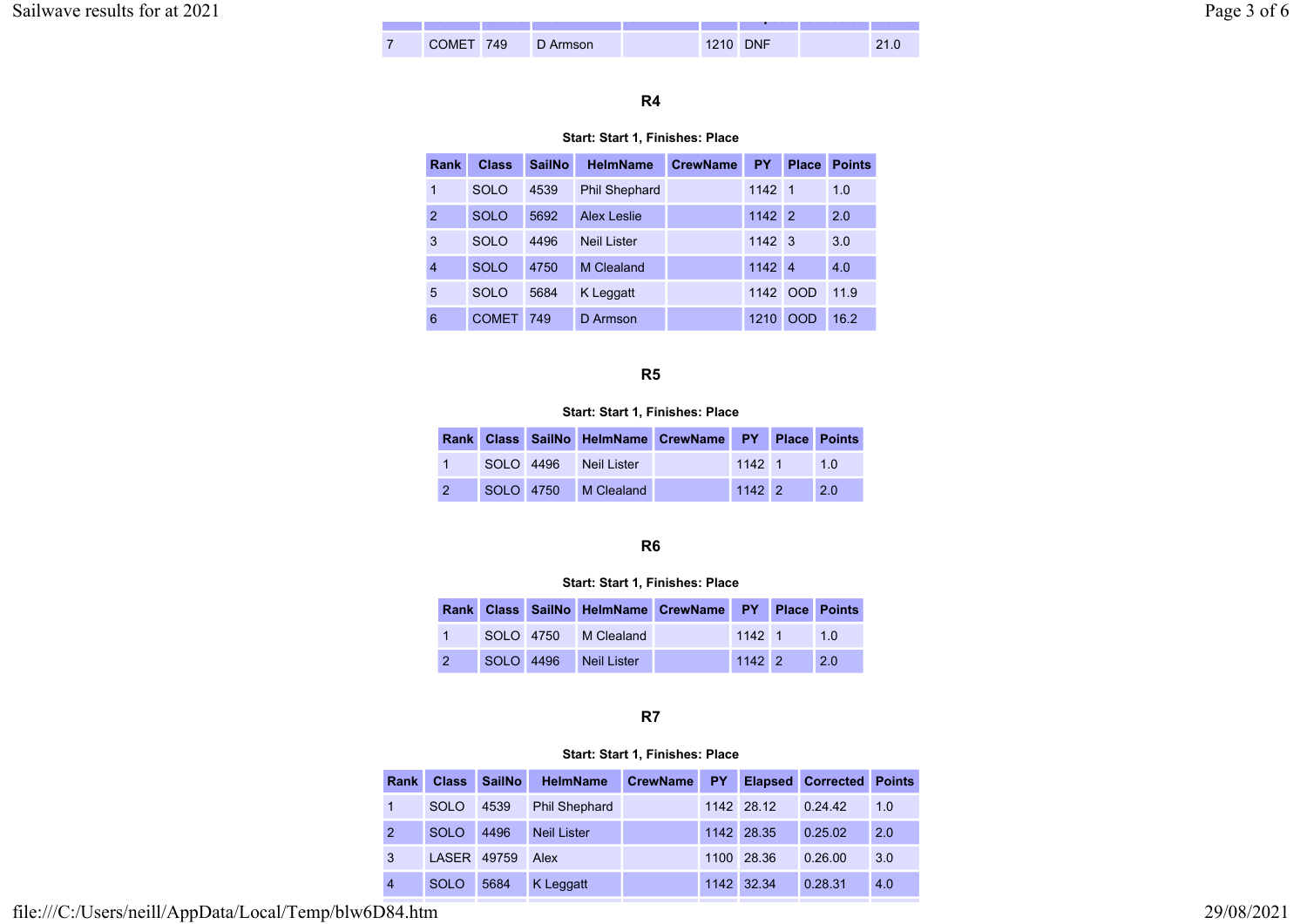| $\sim$ $\sim$<br>$202^{\circ}$<br>Sailwaye<br>: results<br>tor |                                        |                     |        |               |              |          |        | age<br>$\cdot$ |
|----------------------------------------------------------------|----------------------------------------|---------------------|--------|---------------|--------------|----------|--------|----------------|
|                                                                | <b><i><u>PERSONAL PROPERTY</u></i></b> | -----               | ______ | ------------- | ____________ |          | ______ |                |
|                                                                |                                        | en r<br><b>DULL</b> | 4358   | R Thyer-Jones |              | 1142 DNF | 21.0   |                |

## R8

### Start: Start 1, Finishes: Place

| Rank |             |      | Class SailNo HelmName CrewName PY Elapsed Corrected Points |  |            |         |     |
|------|-------------|------|------------------------------------------------------------|--|------------|---------|-----|
|      | <b>SOLO</b> | 4539 | <b>Phil Shephard</b>                                       |  | 1142 26.39 | 0.23.20 | 1.0 |
|      | SOLO        | 4496 | <b>Neil Lister</b>                                         |  | 1142 26.47 | 0.23.27 | 2.0 |
|      | LASER 49759 |      | <b>Alex</b>                                                |  | 1100 26.49 | 0.24.23 | 3.0 |

#### R9

### Start: Start 1, Finishes: Place

| Rank           | <b>Class</b>     | <b>SailNo</b> | <b>HelmName</b>         | <b>CrewName</b> | <b>PY</b> | <b>Elapsed</b> | <b>Corrected</b> | <b>Points</b> |
|----------------|------------------|---------------|-------------------------|-----------------|-----------|----------------|------------------|---------------|
| 1              | <b>SOLO</b>      | 4496          | <b>Neil Lister</b>      |                 |           | 1142 43.03     | 0.37.42          | 1.0           |
| $\overline{2}$ | <b>COMET</b>     | 749           | D Armson                |                 | 1210      | 47.51          | 0.39.33          | 2.0           |
| 3              | <b>SOLO</b>      | 4750          | M Clealand              |                 |           | 1142 47.28     | 0.41.34          | 3.0           |
| $\overline{4}$ | <b>SOLO</b>      | 5522          | <b>Peter Heller</b>     |                 | 1142      | 48.00          | 0.42.02          | 4.0           |
| 5              | GP <sub>14</sub> | 13328         | Peter Bowness Alan Kemp |                 | 1130      | 48.56          | 0.43.18          | 5.0           |
| 6              | <b>SOLO</b>      | 5684          | K Leggatt               |                 | 1142      | 56.84          | 0.50.16          | 6.0           |

#### R10

#### Start: Start 1, Finishes: Place

|                |           | Rank Class SailNo HelmName CrewName PY Elapsed Corrected Points |  |                    |         |     |
|----------------|-----------|-----------------------------------------------------------------|--|--------------------|---------|-----|
|                |           | SOLO 4496 Neil Lister                                           |  | 1142 26.27 0.23.10 |         | 1.0 |
| $\overline{2}$ |           | SOLO 5684 K Leggatt                                             |  | 1142 31.36 0.27.40 |         | 2.0 |
| $\mathbf{3}$   | SOLO 5522 | Peter Heller                                                    |  | 1142 33.24         | 0.29.15 | 3.0 |

# R11

## Start: Start 1, Finishes: Place

| <b>Rank</b>                     | <b>Class</b> | <b>SailNo</b> | HelmName             | CrewName PY |              | <b>Elapsed Corrected Points</b> |          |
|---------------------------------|--------------|---------------|----------------------|-------------|--------------|---------------------------------|----------|
|                                 | <b>SOLO</b>  | 4539          | <b>Phil Shephard</b> |             | 1142 16.19   | 0.14.17                         | 1.0      |
|                                 | <b>SOLO</b>  | 5692          | <b>Alex Leslie</b>   |             | 1142 17.20   | 0.15.11                         | 2.0      |
| $\sim$<br>$\sqrt{2}$ $\sqrt{2}$ | 0010         | $\Delta$      | Alaith is false      |             | $4440 + 700$ | 0.45.40                         | $\Omega$ |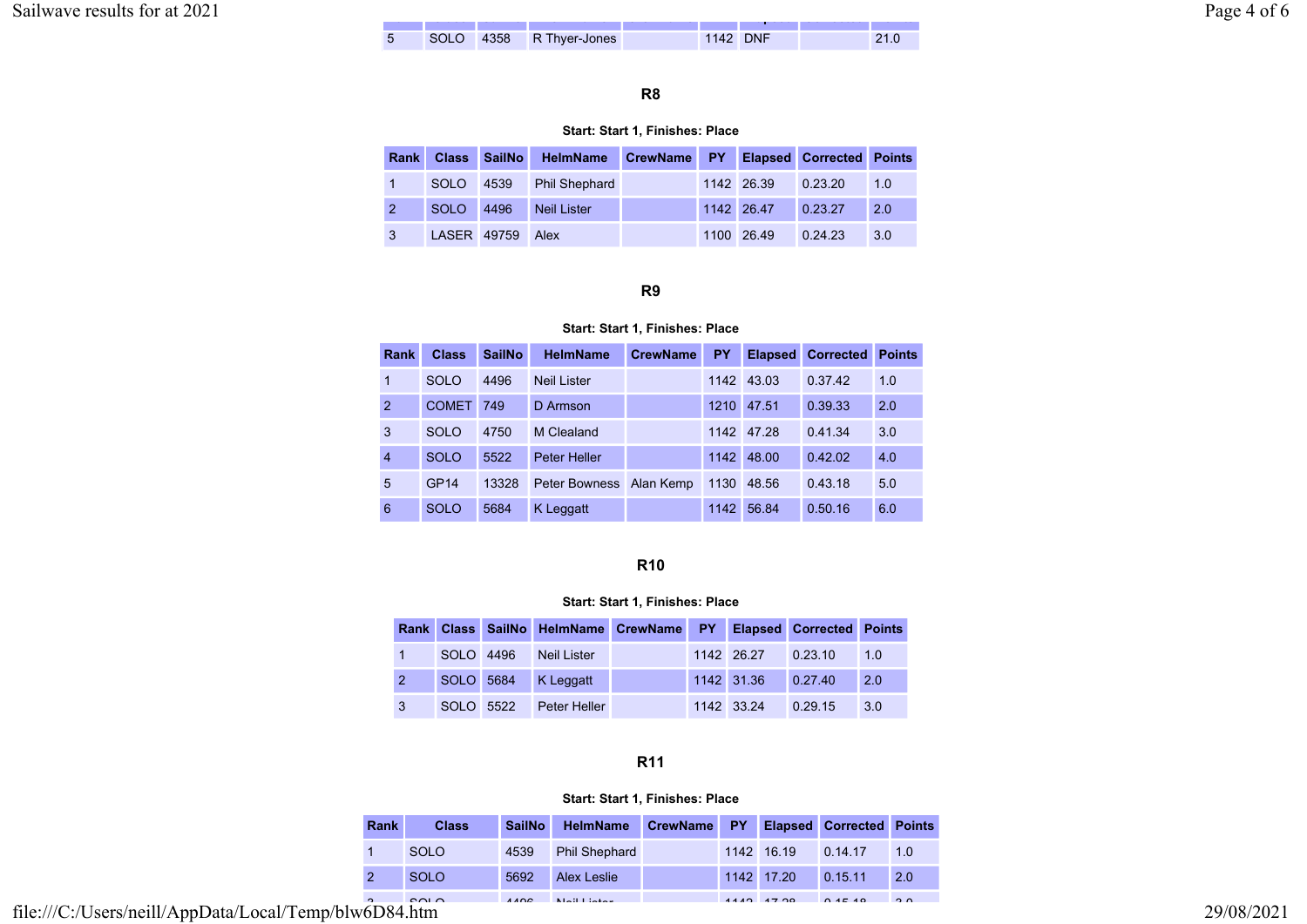# Sailwave results for at 2021 Page 5 of 6

|   | <b>COMET</b> | 749   | D Armson            | 1210 | 18.41      | 0.15.26 | 4.0 |
|---|--------------|-------|---------------------|------|------------|---------|-----|
| 5 | <b>SOLO</b>  | 5684  | K Leggatt           |      | 1142 17.52 | 0.15.39 | 5.0 |
| 6 | <b>SOLO</b>  | 5522  | Peter Heller        | 1142 | 18.04      | 0.15.49 | 6.0 |
|   | <b>SOLO</b>  | 4750  | M Clealand          | 1142 | 18.19      | 0.16.02 | 7.0 |
| 8 | Quba         | 2     | J Malone            | 1260 | 20.55      | 0.16.36 | 8.0 |
| 9 | MIRROR (S/H) | 65518 | <b>Roger Powell</b> | 1380 | 24.39      | 0.17.52 | 9.0 |

Rank Class Sailno Helmann Crewiname Py Elapsed Corrected Points

### R12

## Start: Start 1, Finishes: Place

| Rank           | <b>Class</b> | <b>SailNo</b>  | <b>HelmName</b>      | <b>CrewName</b> | PY   | <b>Elapsed</b> | <b>Corrected</b> | <b>Points</b> |
|----------------|--------------|----------------|----------------------|-----------------|------|----------------|------------------|---------------|
| 1              | <b>SOLO</b>  | 4539           | <b>Phil Shephard</b> |                 |      | 1142 14.57     | 0.13.05          | 1.0           |
| $\overline{2}$ | <b>SOLO</b>  | 5692           | Alex Leslie          |                 | 1142 | 16.34          | 0.14.30          | 2.0           |
| 3              | <b>SOLO</b>  | 4496           | <b>Neil Lister</b>   |                 |      | 1142 17.48     | 0.15.35          | 3.0           |
| $\overline{4}$ | <b>SOLO</b>  | 5684           | K Leggatt            |                 | 1142 | 17.58          | 0.15.44          | 4.0           |
| 5              | <b>SOLO</b>  | 4750           | M Clealand           |                 | 1142 | 18.21          | 0.16.04          | 5.0           |
| 6              | Quba         | $\overline{2}$ | J Malone             |                 | 1260 | 20.46          | 0.16.29          | 6.0           |
| $\overline{7}$ | MIRROR (S/H) | 65518          | <b>Roger Powell</b>  |                 | 1380 | 22.50          | 0.16.33          | 7.0           |
| 8              | <b>SOLO</b>  | 5522           | <b>Peter Heller</b>  |                 | 1142 | 19.03          | 0.16.41          | 8.0           |
| 9              | <b>COMET</b> | 749            | D Armson             |                 | 1210 | 28.59          | 0.23.57          | 9.0           |

# R13

#### Start: Start 1, Finishes: Place

| Rank           | <b>Class</b>        | <b>SailNo</b> | <b>HelmName</b>      | <b>CrewName</b> | PY   | <b>Elapsed</b> | <b>Corrected</b> | <b>Points</b> |
|----------------|---------------------|---------------|----------------------|-----------------|------|----------------|------------------|---------------|
| 1              | <b>SOLO</b>         | 4539          | <b>Phil Shephard</b> |                 | 1142 | 40.50          | 0.35.45          | 1.0           |
| 2              | <b>SOLO</b>         | 5522          | <b>Peter Heller</b>  |                 | 1142 | 46.48          | 0.40.59          | 2.0           |
| 3              | <b>LASER</b>        | 189509        | <b>Gareth Tulley</b> |                 | 1100 | 52.24          | 0.47.38          | 3.0           |
| $\overline{4}$ | <b>LASER</b>        | 108973        | lan Sloan            |                 | 1100 | 53.00          | 0.48.11          | 4.0           |
| 5              | <b>SOLO</b>         | 3921          | <b>Ron Warner</b>    |                 | 1142 | 40.43          | 0.53.29          | 5.0           |
| 6              | <b>MIRROR (S/H)</b> | 65518         | <b>Roger Powell</b>  |                 | 1380 | <b>DNF</b>     |                  | 21.0          |

## R14